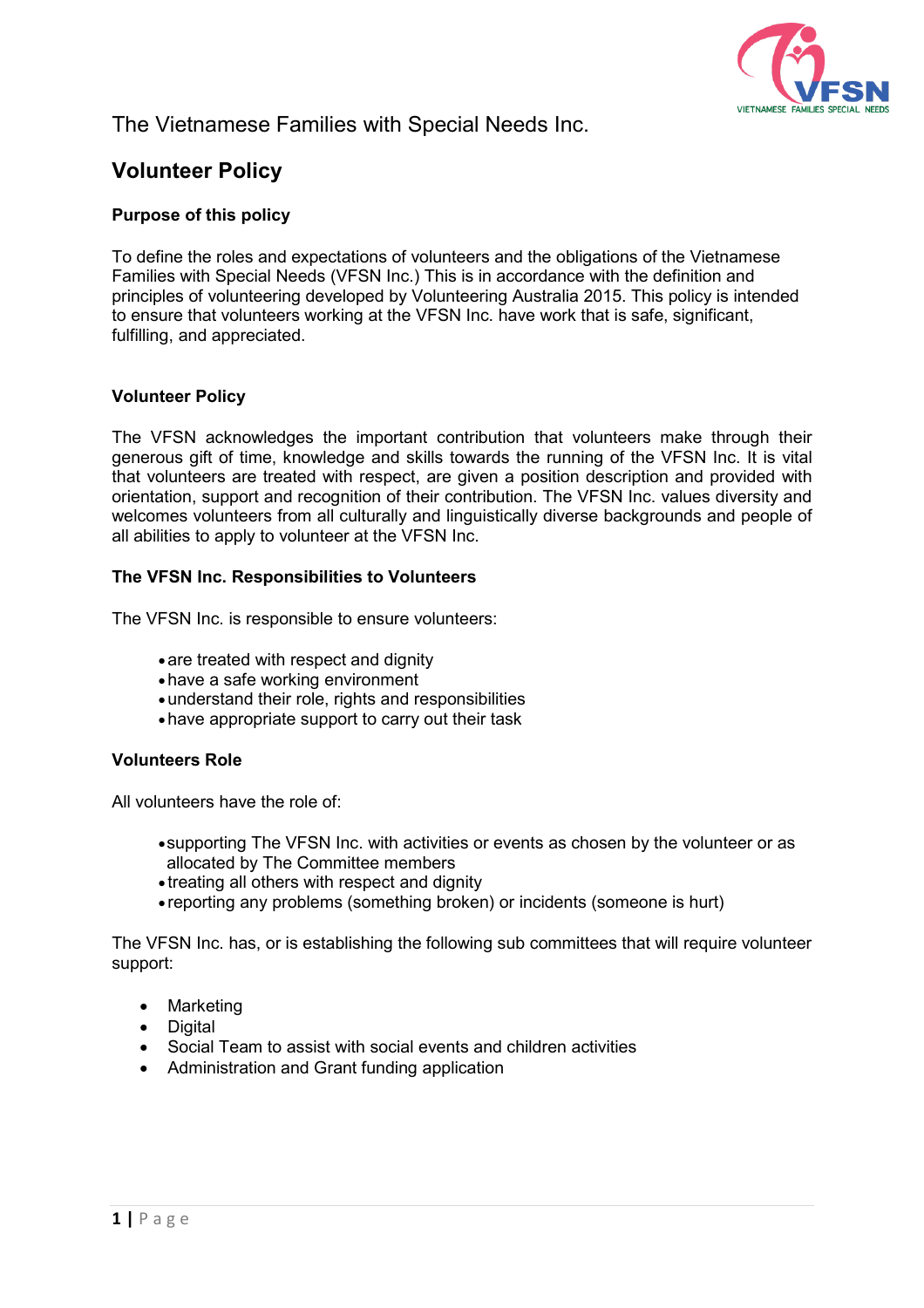

## **Volunteer Orientation & Training**

The VFSN Inc. expects volunteers to attend orientation sessions, if they are held, before the event and/or program they are volunteering in.

Sometimes orientation can be provided where needed on an individual basis.

Orientation provides information on the following topics if applicable:

- •Roles and responsibilities
- •What their role doesn't include
- •Where things are
- •Support available for volunteers
- •Who to talk to about concerns or problems
- •Acceptable behaviour
- •Reimbursement of expenses
- •Refreshments
- Insurance
- •Training Resources
- •Role of a volunteer co-ordinator

#### **Volunteers Responsibilities and Expectations**

A volunteer at The VFSN Inc. is expected to:

- Give a clear indication as to the extent of their commitment and to inform the Committee if that commitment changes
- Complete the tasks defined in the position description unless changes are negotiated
- Ask for support when needed
- Undertake appropriate training as requested
- Contact the Volunteer Coordinator if unable to come on the day when expected to be volunteering
- Give as much notice as possible (verbal is acceptable) if wishing to resign, so that a suitable replacement can be found
- Maintain the confidentiality of members and families of Special Needs
- Promote the aims, values and goals of the VFSN Inc.
- Value the diversity of others, including people from culturally and linguistically diverse backgrounds and people with disabilities
- Adopt a team approach to problem solving and information sharing
- Follow work practices that comply at all time with all relevant legislation and The VFSN Inc. policies
- Declare any health issues which may prevent them from carrying out their duties

## **Recruitment and Selection Process**

There is no formal recruitment process. Anyone interested in volunteering is welcome to email the Committee members via [vn.specialneeds@gmail.com](mailto:vn.specialneeds@gmail.com) or call Committee member on 0448417513

An interview will be organized with the Committee members. This will provide an opportunity for the volunteer to find out more details about the volunteer position and the VFSN Inc. and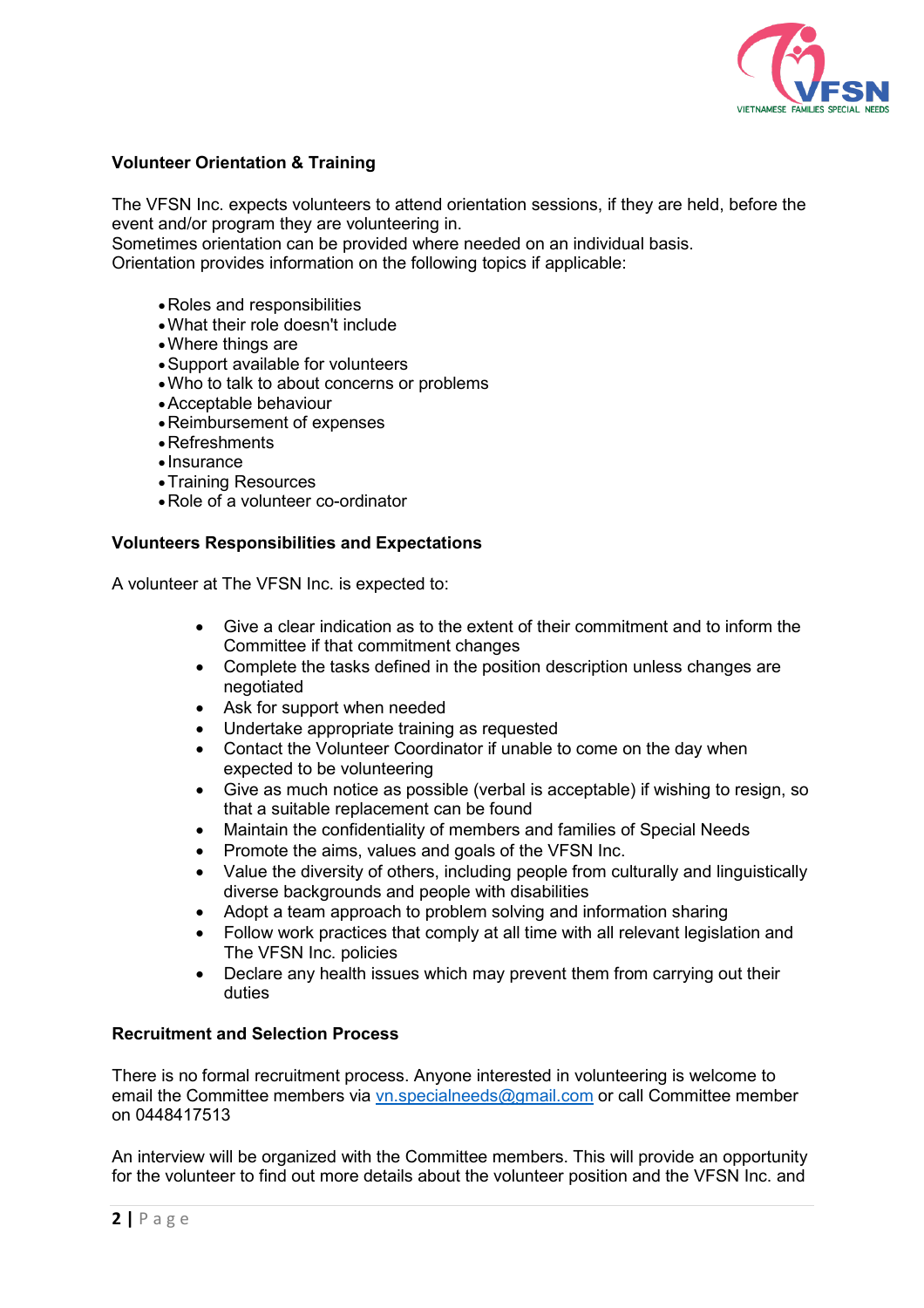

to meet the Committee members that they would be working with. Volunteers will be engaged at the discretion of the Committee of Management.

If successful, a Code of Conduct will be sent to the volunteer to sign and return to the Committee Members.

#### **Volunteer Checks**

Prior to appointment all volunteers who may have contact with children must have a Working with Children Check and all volunteers must have a National Police Record Check. VFSN Inc. will assist with information on how to obtain these.

#### **Insurance**

Volunteers are covered under the Volunteer Insurance program.

## **Recognition**

All volunteers shall be treated with respect and with gratitude for their contribution. Recognition is provided through:

- Informally as appropriate
- Thank You functions
- Service certificates

## **Complaint Handling Policy**

Volunteers are asked in the first instance to try and resolve the matter with the concerned party on their own. If this fails, they should verbally contact the volunteer coordinator and/or a Committee member who will organise a confidential initial meeting with both parties. Outcome of the mediation will be final.

## **Disciplinary Procedures**

All volunteers shall be treated at all times in accordance with the principle of natural justice. These principles include:

- The right to a fair hearing including adequate notice of what is alleged and a reasonable opportunity to respond to allegations, and the right to an unbiased process of judgement.
- The volunteer shall be advised of any alleged poor work performance, misconduct or breach of occupational health and safety, and that a possible outcome could be a disciplinary sanction such as ending of the volunteer relationship. The volunteer shall be provided with the opportunity to respond to any such allegations at a disciplinary meeting with the Committee members and volunteer Coordinator. The volunteer may bring to the meeting a support person of their choice.
- In the case of misconduct, unlawful behaviour or serious breach of occupational health and safety the volunteer relationship may be ended with or without notice, depending on the level of seriousness of the misconduct and any mitigating factors.

The Committee members will notify the volunteer of the reason for the ending. In the case of unsatisfactory performance, the Committee members could end the volunteer relationship. Ending of the volunteer relationship for unsatisfactory performance at this stage may only